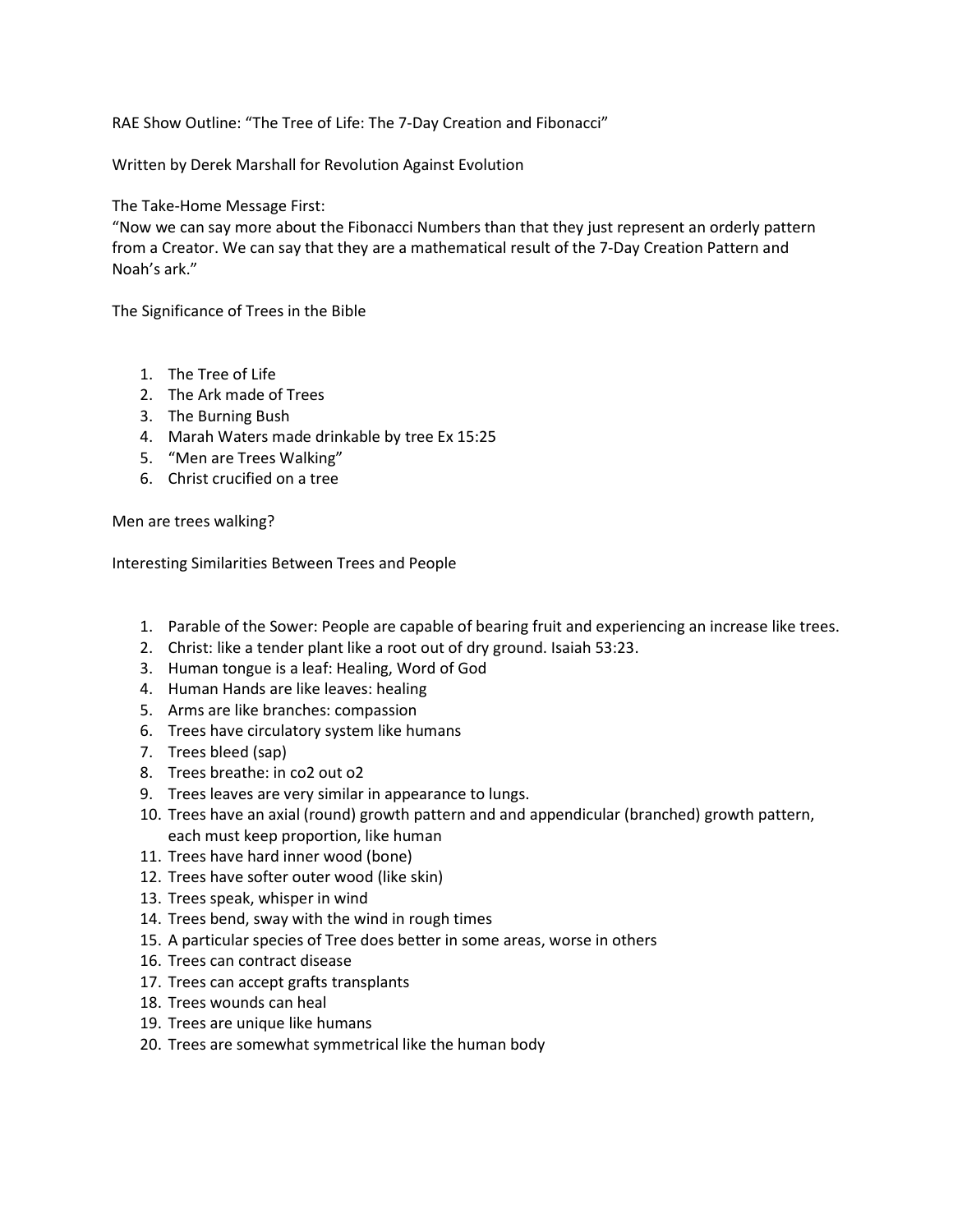## Mathematical Trees

- 1. Trees are Spirals
- 2. Trees grow larger, taller, but keep proportion
- 3. Trees grow in a continuous, repeating yearly pattern.
- 4. One Ring of Axial Growth = One Year

History Fibonacci Numbers

- 1. Leonardo Pisano Bigollo, 1170
- 2. "Fibonacci" was his nickname "Son of Bonacci"
- 3. Year of Discovery 1202 Liber Abaci
- 4. As Published 1,1,2,3,5,8,13,21,34,55,89,144, 233, (377) later
- 5. From this later we discover Phi and the Golden Mean, because 144/89 ~ 1.618
- 6. (Fibonacci Rectangle pic)



What is the Source of the Fibonacci Numbers?

- 1. Fibonacci was not the source.
- 2. The Creator is the Source.
- 3. The 7-Day Creation Pattern aka the Creation Function (CF)
- 4. www.creationfunction.com
- 5. The CF is Adding fractions of a circle to create a rotating, repeating pattern, just like a tree.
- 6. We record the denominator of the fractions that are resident at each of the 180, 360 degree point of the 7 rotations.
- 7. (CF Table pic)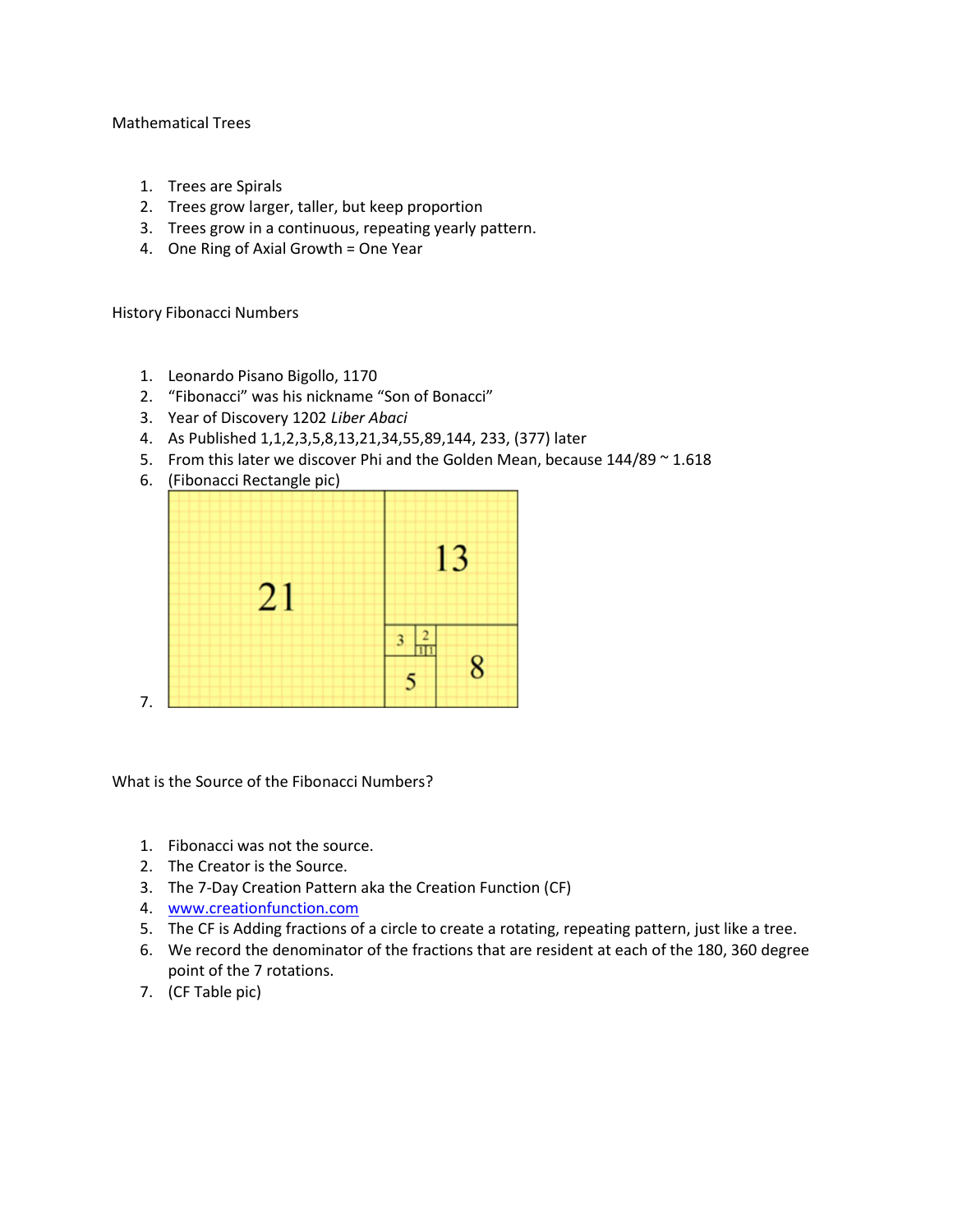Day.

## The CF Table:

| SCOPE<br>TIME | $0^{\circ}$<br>0:00 | 180°<br>12:00  | $360^\circ$<br>24:00 |
|---------------|---------------------|----------------|----------------------|
| Day 1         | 1                   | $\overline{2}$ | 3                    |
| Day 2         | $\overline{4}$      | $\overline{7}$ | 10                   |
| Day 3         | 11                  | 19             | 30                   |
| Day 4         | 31                  | 51             | 82                   |
| Day 5         | 83                  | 137            | 226                  |
| Day 6         | 227                 | 373            | 616                  |
| Day 7         | 617                 | 1015           | 1674                 |

For those who use Excel, here is the CF in all its glory:

=IF(SCOPE+360/ROOT>360.SCOPE+360/ROOT-360.SCOPE+360/ROOT)

- 8. 9. The Creation Function Table Numbers approximate e, 2.718
- 10. 1674/616 ~ 2.718
- 11. Taking the difference between 180 degree and 360 degree points creating "raw Fibonacci" series: 1,2,3,4,8,12,20,32,54,90,146
- 12. Raw Golden Mean: 146/90 ~ 1.622
- 13. 99.8 percent r-squared correlation raw series vs observed series
- 14. (Raw vs Actual correlation pic)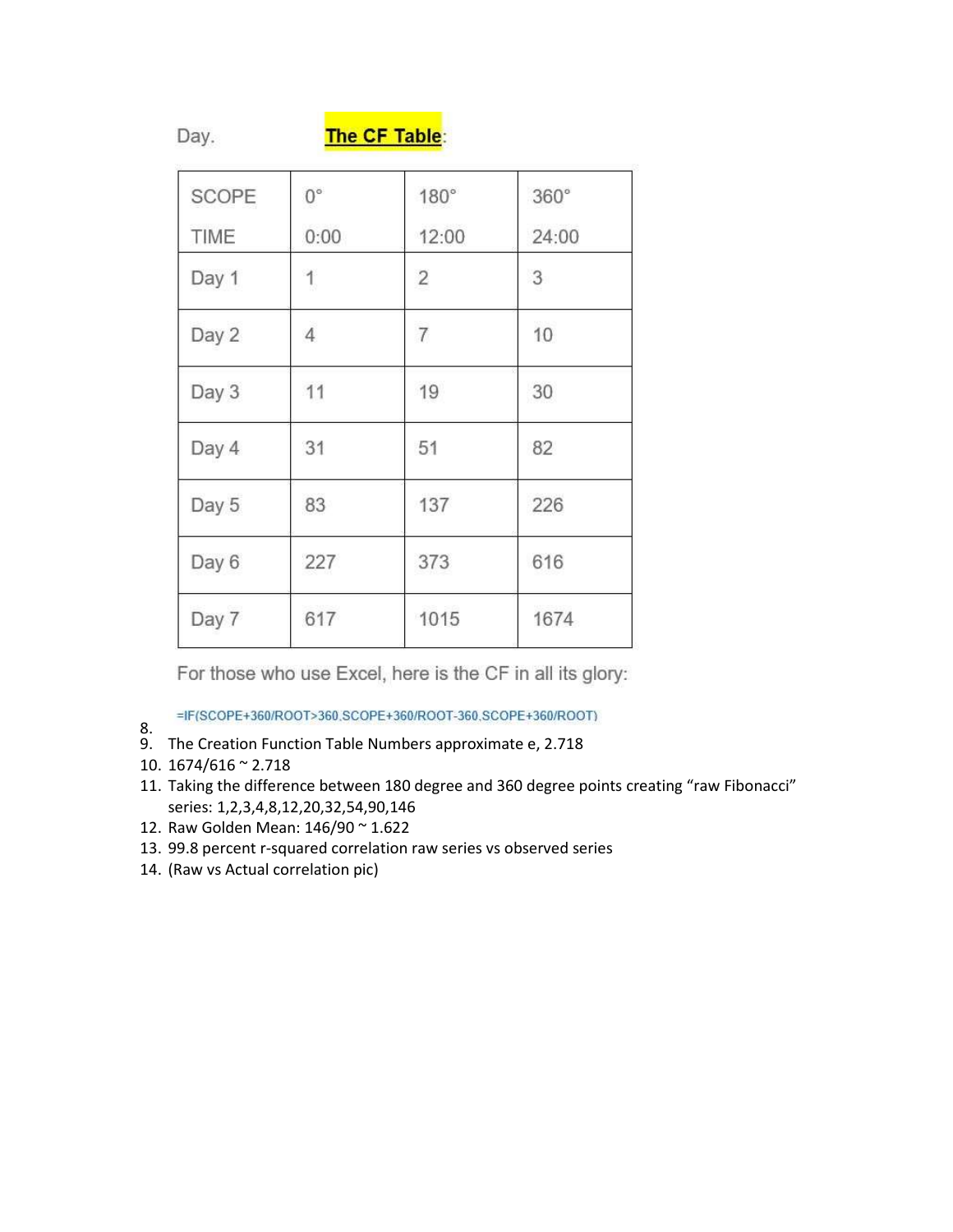

That Pesky 0.2 percent: Noah's Ark is the Answer.

- 1. We live in and therefore observe a post-flood world.
- 2. The Ark Frame: Section of the Ark Like a slice of bread
- 3. Perfectly received the 7 -day Creation to CF root 1664. (The remaining 10 being H2O, 10 protons (outside of the Ark)
- 4. Half-Frame because Ark was planted into the Earth as a seed just as Christ was planted
- 5. A seed must die and to bring forth its life. John 12:24
- 6. When a seed begins to germinate, it divides. One half above ground, one half below.
- 7. That upper living persistent half of ark is called "The Half Ark"
- 8. Being Half-Ark, it Lives on one side of CF circle 180 degrees
- 9. To get full 360 degree rotation,the angles are added, just like the Creation Function
- 10. Half Ark two upper dimensions are 144 cubital elements each. Watch RAE "The Creation Function"
- 11. Don't like "Half-Arks"? Use Full Ark: One of two the whole upper decks: each 288
- 12. (Full Ark Rectangle Pic) Remember the Fibonacci Rectangle, this is the Real Fibonacci Rectangle Noah's Ark.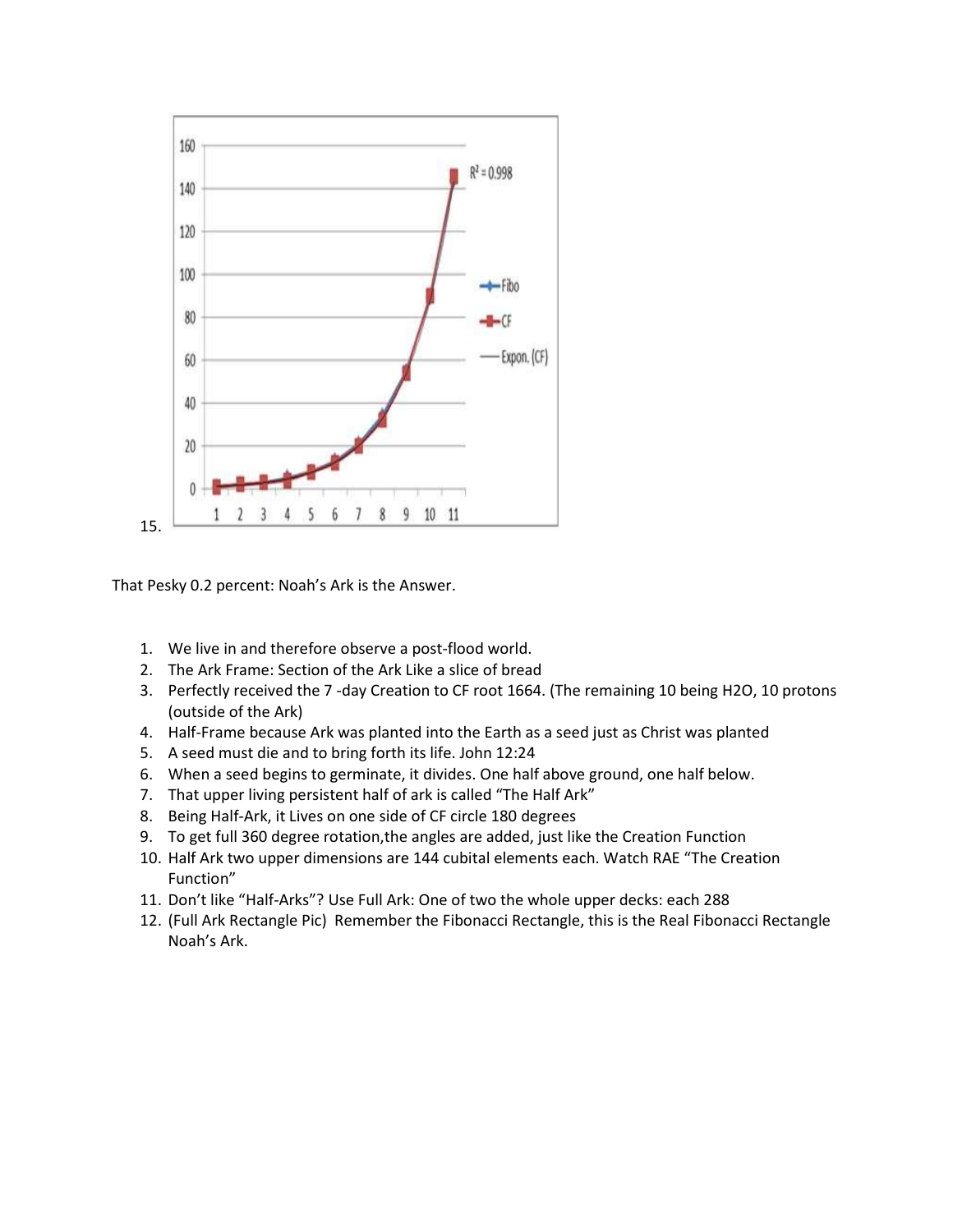

- 13.
- 14. Fibos 55 + 89 + 144 = 288
- 15. This is a perfect Fibonacci Triplet and from this triplet all Fibonacci Numbers can be and are reduced down to the unity triplet 1,1,2 (Check it:  $1*2 = 1^2 + 1$ )
- 16. Fibonacci Triplet Self-Checking
- 17. Higher times lower equals middle squared plus one.
- 18. 144\*55=89^2 + 1
- 19. If the Ark is a seed planted and the 55, 89, 144 triplet could be perfectly divided and expressed over time as the addition of any and all Fibonacci Fractions, i.e. 1/2, 2/3, 3/5, 5/13...89/144

Fibonacci In Nature: we see From "Math Matters" CRS Dr Don DeYoung

https://www.facebook.com/107164165998818/posts/2048839918497890?sfns=cl

- 1. (DeYoung Table pic): Fractions of a circle developed by Fibonacci Numbers summed together to create a rotating, repeating pattern, just like the Creation Function.
- 2. (The CF Graph) Raw Fibonacci Numbers exist along the half spirals' 180 degrees. These also sum together.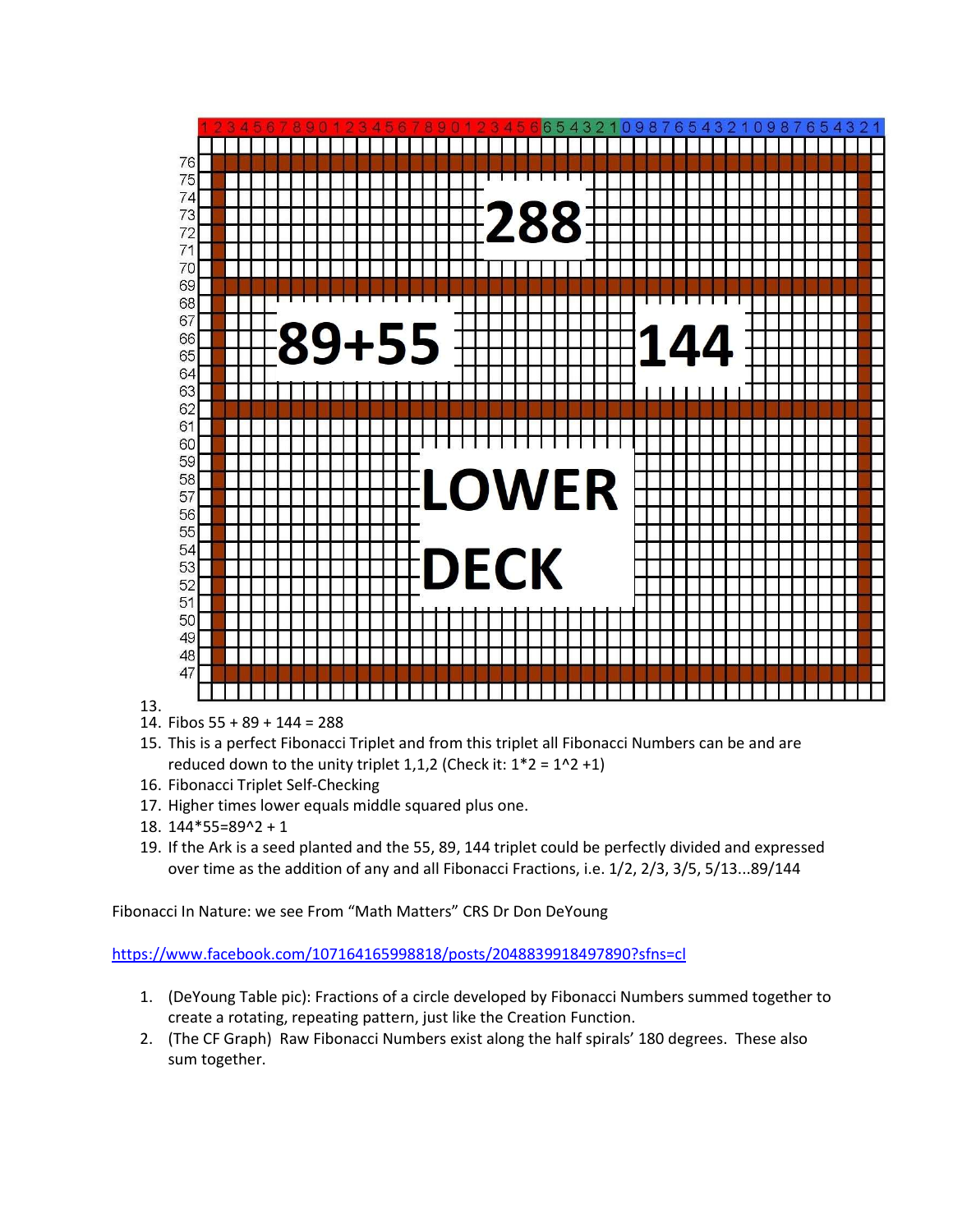

$$
\mathbf{3}.
$$

**TABLE 1. Examples of Plants with Alternate Leaf Spacing** 

| Fraction of a<br>circle between<br>adjacent<br>leaves on a<br>stem | Angle<br>between<br>adjacent<br>leaves | Number of<br>leaves before<br>one occurs<br>directly above a<br>lower leaf | <b>Examples</b>                             |
|--------------------------------------------------------------------|----------------------------------------|----------------------------------------------------------------------------|---------------------------------------------|
| 1/2                                                                | $180^\circ$                            |                                                                            | elm, lime, linden,<br>mulberry              |
| 2/5                                                                | $144^\circ$                            |                                                                            | apple, apricot, cherry,<br>holly, oak, plum |
| 5/13                                                               | 138.5°                                 | 13                                                                         | almond, white pine,<br>willow               |
| 3/8                                                                | $135^\circ$                            |                                                                            | pear, poplar, rose,<br>sunflower, sycamore  |
| 1/3                                                                | 120°                                   |                                                                            | alder, beech, birch,<br>blackberry, hazel   |

- $\frac{4}{5}$ . All these angles are less than or equal to 180 degrees, just like raw Fibonacci in CF.
- 6. (Elm 1/2 Pattern pic)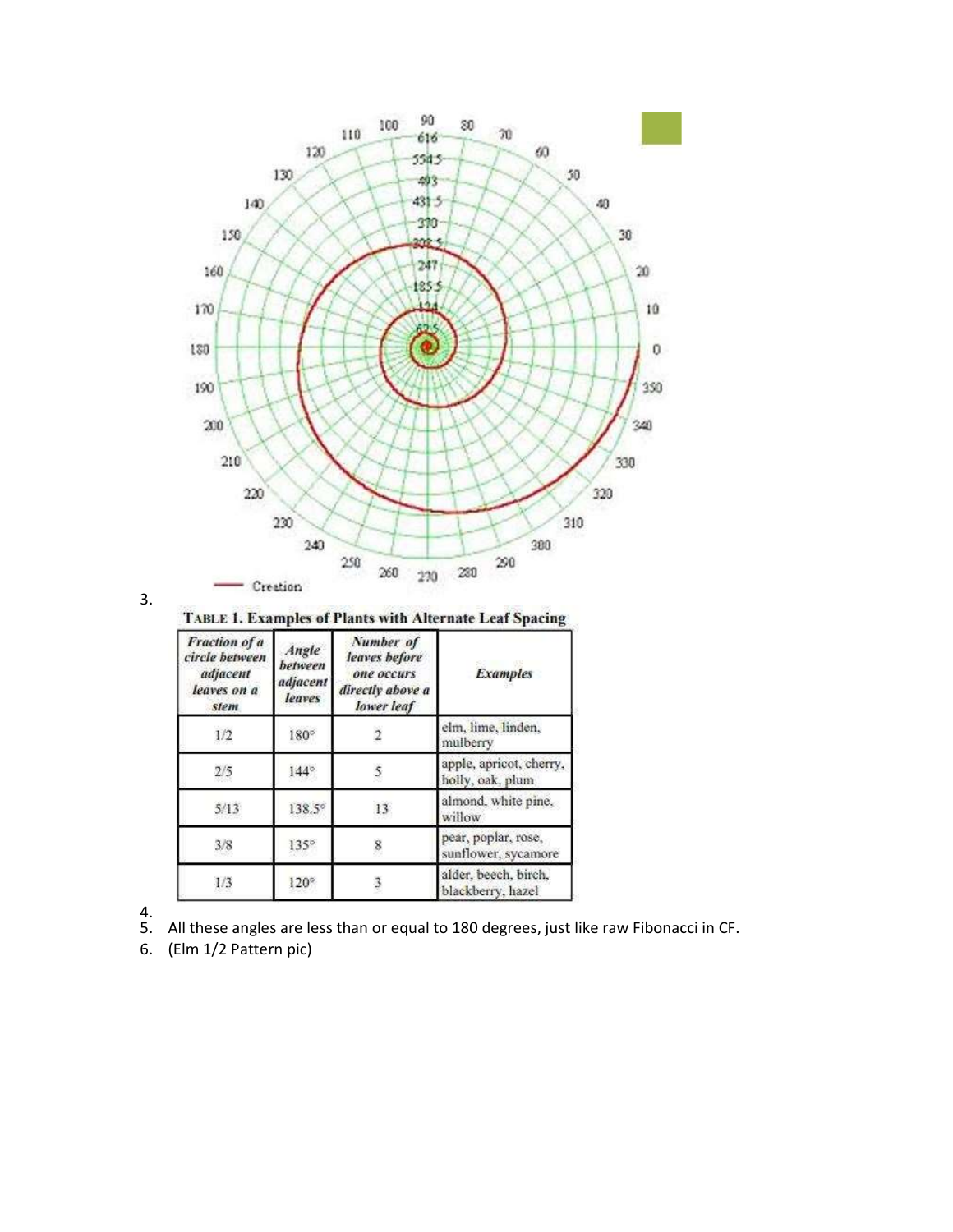

7. 8. (Oak 2/5 Pattern pic)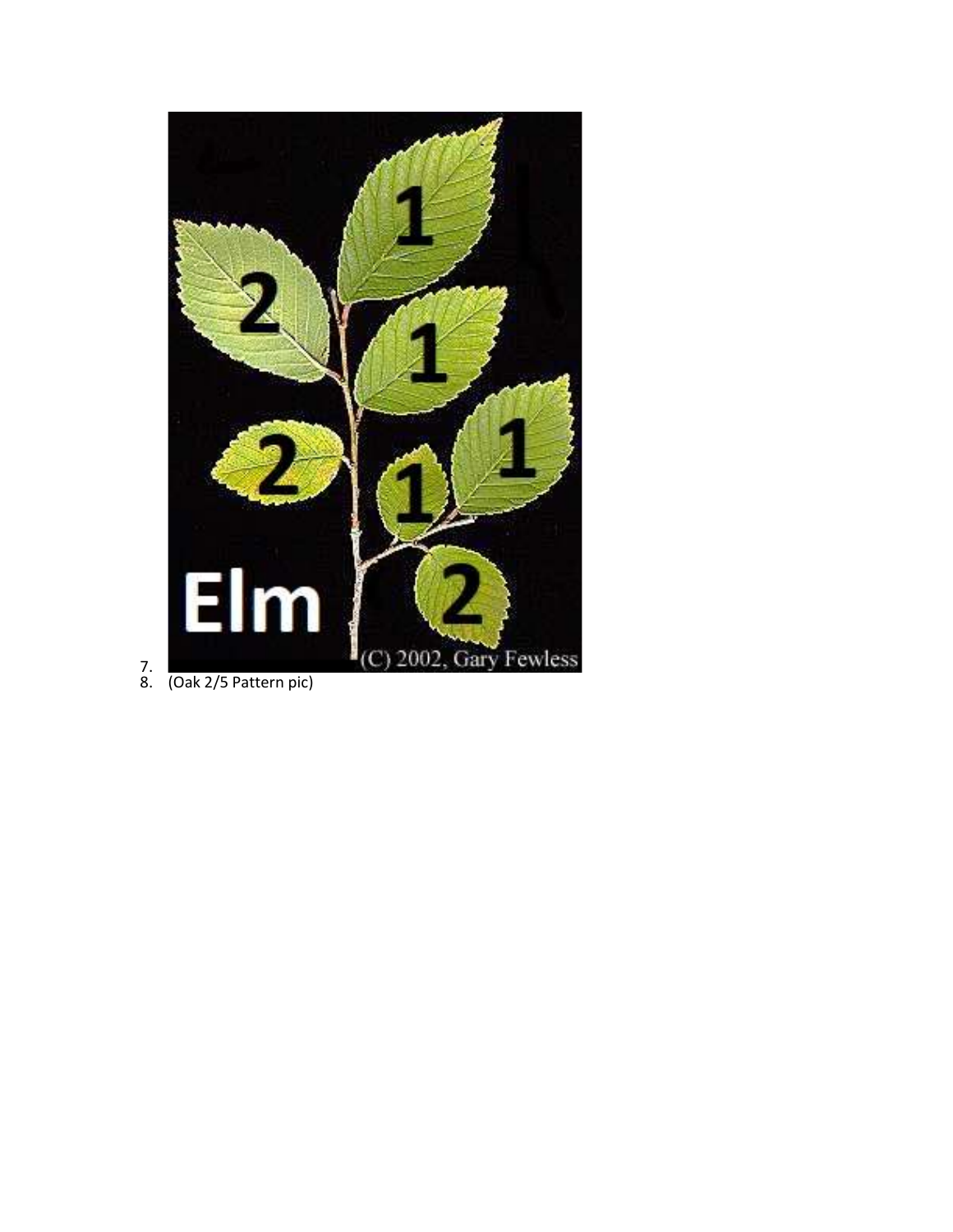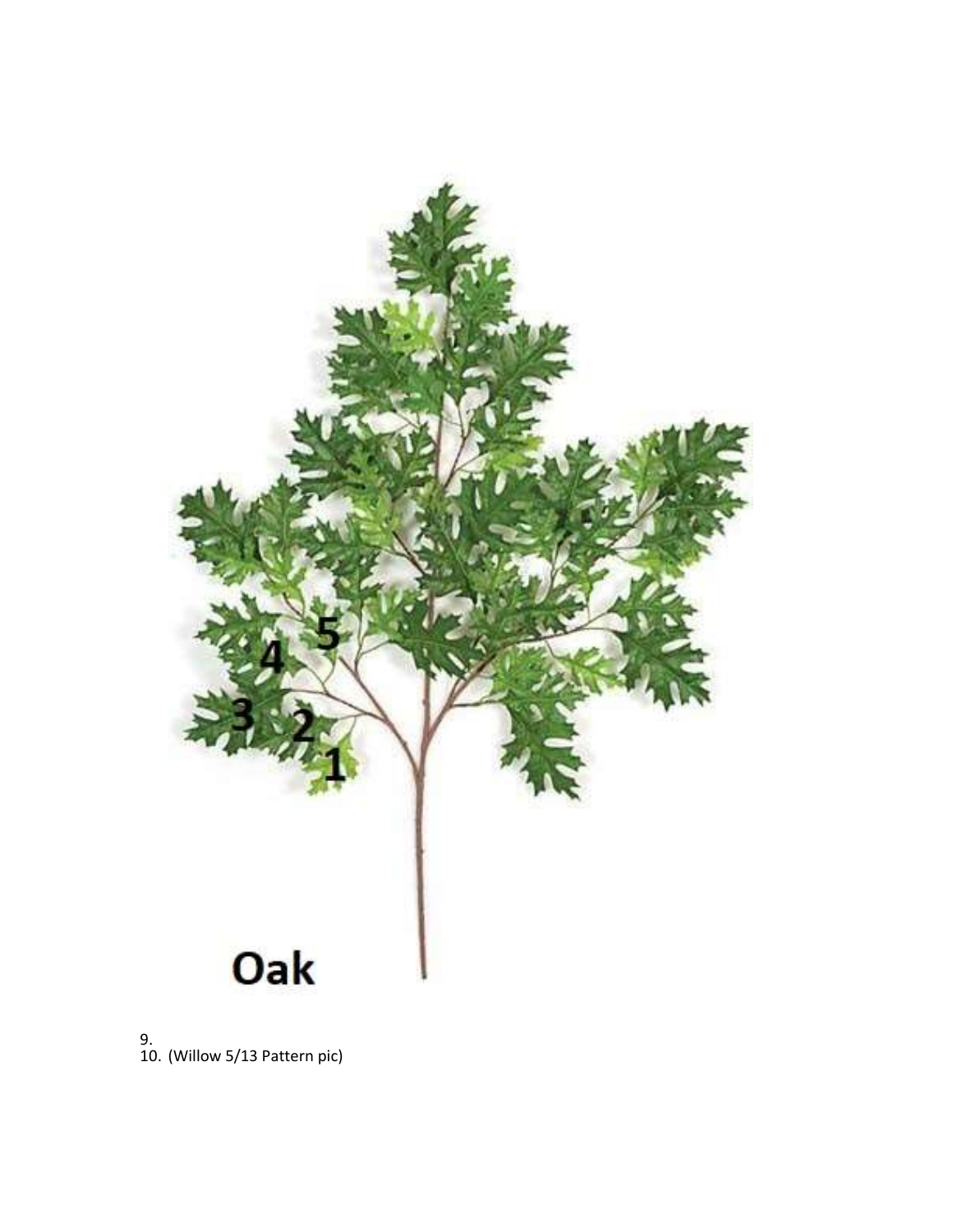

12. (Pear 3/8 Pattern pic)